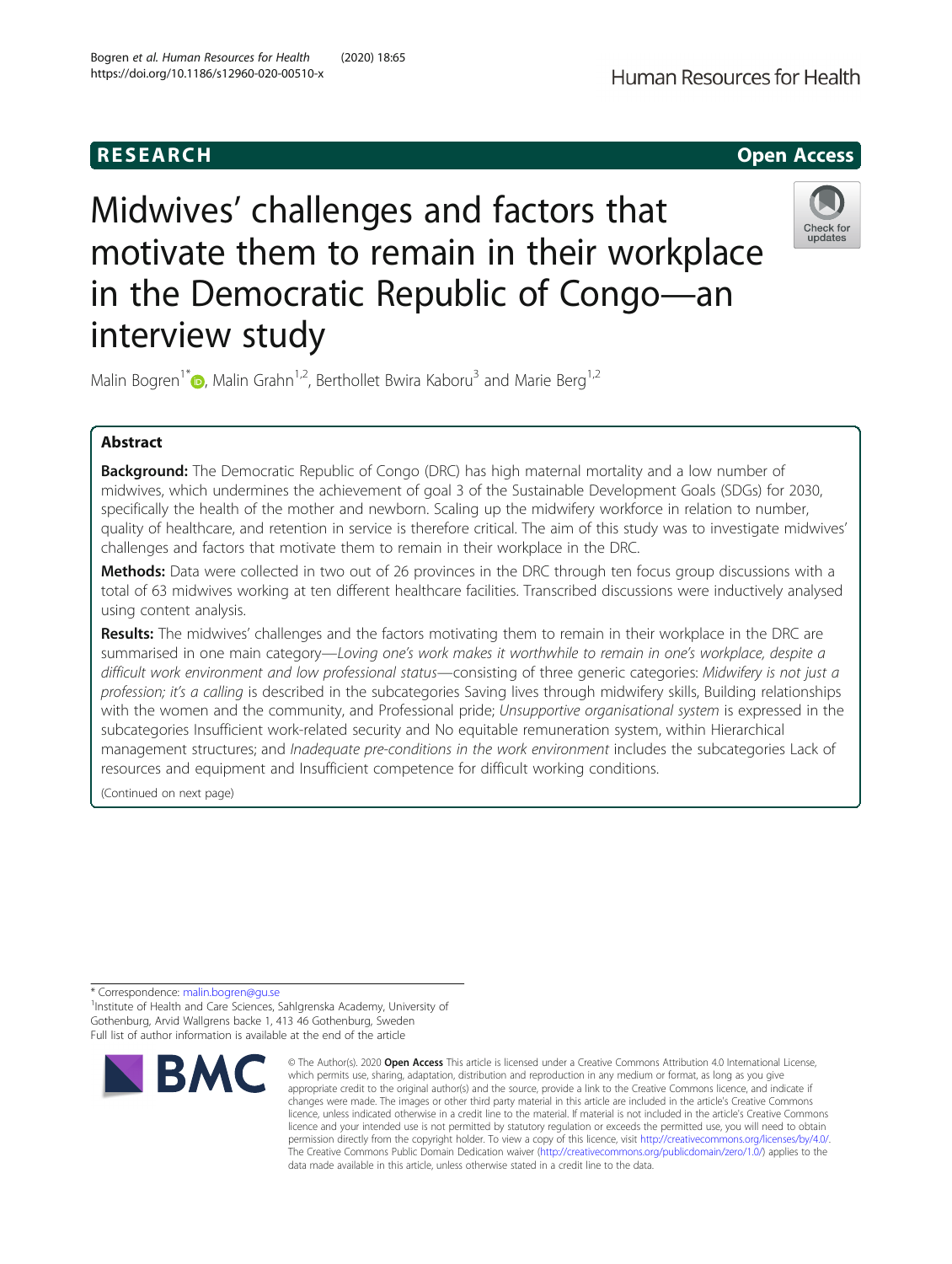# (Continued from previous page)

**Conclusion:** Midwives in the DRC are driven by a strong professional conscience to provide the best possible care for women during childbirth, despite a difficult work environment and low professional status. To attract and retain midwives and ensure that they are working to their full scope of practice, we suggest coordinated actions at the regional and national levels in the DRC and in other low-income countries with similar challenges, including (i) conducting midwifery education programmes following international standards, (ii) prioritising and enforcing policies to include adequate remuneration for midwives, (iii) involving midwives' associations in policy and planning about the midwifery workforce, and (iv) ensuring that midwives' working environments are safe and well equipped.

Keywords: Midwifery profession, Health workforce, Quality care, Democratic Republic of Congo, Low- and middleincome countries

# Background

Healthcare provided by midwives who are educated and regulated according to global professional standards is defined as a core strategy for decreasing maternal mortality rates and improving reproductive, maternal, and newborn health  $[1-3]$  $[1-3]$  $[1-3]$  $[1-3]$ . However, a shortage of professional midwives informed by international standards is detrimental to the need for universal access to highquality care [[1\]](#page-9-0). This is especially a challenge in Sub-Saharan Africa, for instance, in the Democratic Republic of Congo (DRC), which reports a maternal mortality rate of 846 per 100,000 live births [[4\]](#page-9-0) and a fertility rate of 6.2 [[5](#page-9-0)]. These numbers can be explained by, among other things, poor healthcare quality [\[6](#page-9-0)], which in turn is partially due to a severely strained health system afflicted by many years of political conflict [\[7](#page-9-0)]. With only one midwife per 20,000 persons, the midwifery workforce in the DRC is far from the minimum required for meeting the predicted need for midwives within maternity care [[8\]](#page-9-0), and for reaching Sustainable Development Goal (SDG) 3 on health aiming at a maternal mortality rate of fewer than 70 per 100,000 live births by 2030 [\[9](#page-9-0)].

However, scaling up midwifery healthcare implies not only increasing the quantity of midwives, but also customising evidence-based healthcare to fit local conditions and necessities [[10,](#page-9-0) [11\]](#page-9-0). Thus, investigating what enables midwives to provide quality care is crucial [[5](#page-9-0)].

In the DRC, the midwifery profession has received increased attention only in recent years [[9\]](#page-9-0). Since the country's educational reform in 2013, two paths of midwifery education are offered at the higher education institutes for applied medical sciences (ISTM). Both lead to an advanced diploma. The first, a 3-year direct-entry full-time programme, is currently offered at 16 ISTMs located in 12 of the country's 26 provinces. The second is a 12-month programme for nurses educated within a 3-year programme at a higher academic level. Both programmes consist of 60% theory and 40% clinical practice. This programme, while too short to fulfil international standards, is currently offered at three ISTMs located in three provinces [[12\]](#page-9-0). As of 2019, a total of 3646 midwives had been schooled in the new midwifery educational programmes. However, despite the educational reform in 2013, the midwifery educational system faces several challenges. These include a low academic level among the tutors within the programmes, including the midwifery educators and clinical preceptors. Furthermore, the midwifery profession is not yet regulated and is thus not allowed to work as an autonomous profession within a defined area of practice and competence [[9,](#page-9-0) [13](#page-9-0)]. This means that after completing an education programme, midwives are often obliged to work in areas that are not related to the midwifery area of practice [\[9](#page-9-0)].

This situation for midwives in the DRC echoes findings from a global consultation with 2470 midwives in 93 countries (not including the DRC). Hierarchies of power and gender discrimination were identified as barriers to providing high-quality, respectful care for women, newborns, and their families [[14\]](#page-9-0). In low- and middle-income countries, such barriers have been identified to include economic, social, and professional areas [[15](#page-9-0)–[17](#page-9-0)]. Contributing factors include gender inequalities with a lack of power for women [\[15](#page-9-0), [17\]](#page-9-0), low professional autonomy  $[14, 16]$  $[14, 16]$  $[14, 16]$  $[14, 16]$  $[14, 16]$ , and unmanageable workloads [[16\]](#page-9-0), the last of which is also identified as a significant barrier in high-income countries [[18](#page-9-0)].

In a conceptual model on how health worker motivation is influenced and how health sector reform can positively affect worker motivation, it has been concluded that motivating factors have a high impact on health worker performance and on general health outcomes in health workers and that the factors cover both individual, organisational, and cultural dimensions [\[19](#page-9-0)]. Creating a motivating work environment in alignment with midwives' preferences and well-being is identified as crucial for avoiding the unnecessary resignation of midwives, and thereby increasing the possibility to achieve universal access to sexual, reproductive, maternal, and newborn care [\[11,](#page-9-0) [20,](#page-9-0) [21\]](#page-9-0).

To secure high-quality care before, during, and after childbirth, it is essential to understand not only what challenges midwives face but also what motivates them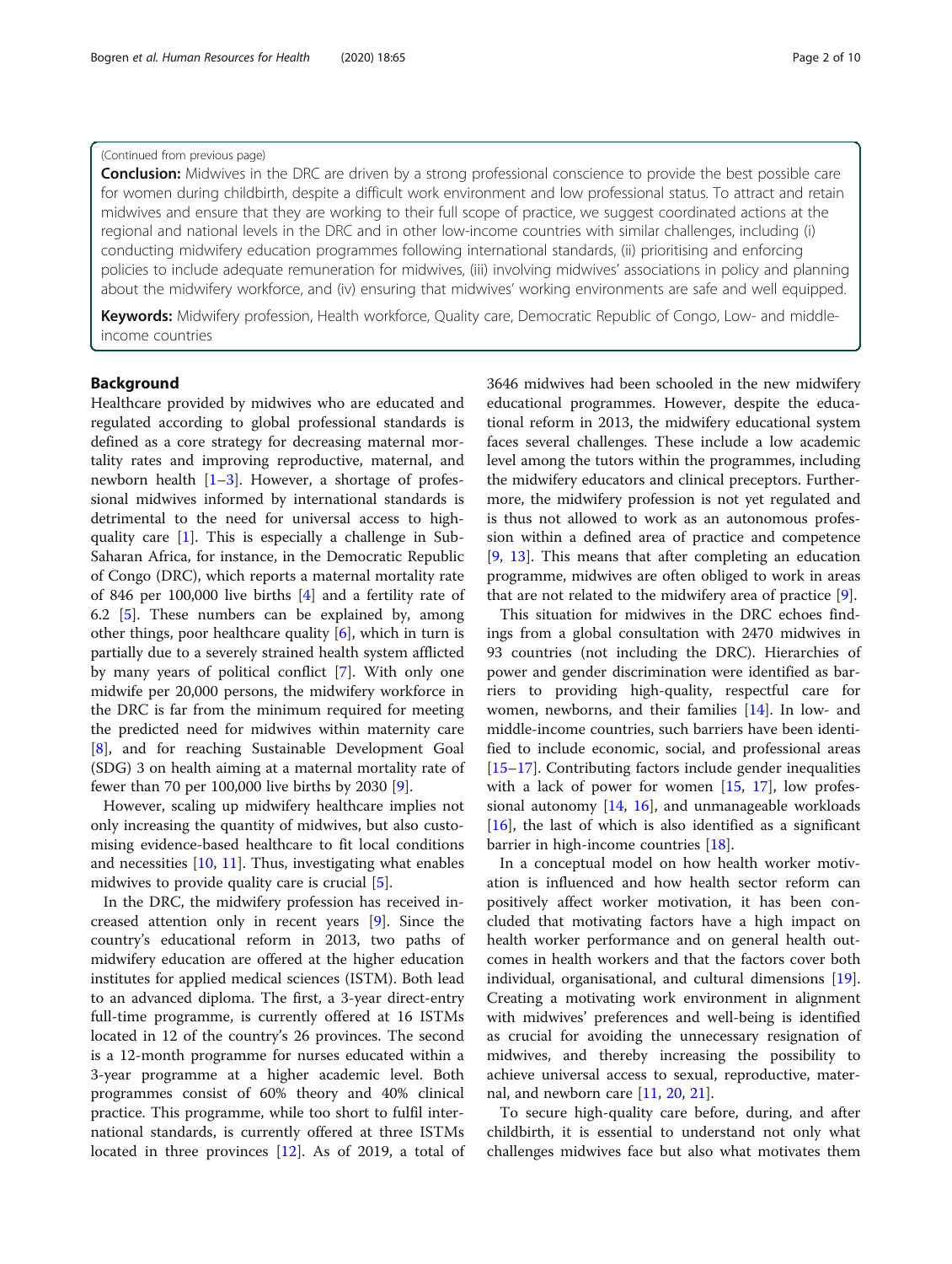to remain in their profession  $[14, 15]$  $[14, 15]$  $[14, 15]$  $[14, 15]$ . In accordance with the recommendations by the United Nations Population Fund in East and Southern Africa [\[13](#page-9-0)], there is a need to understand what encourages midwives in their work and enables them to provide quality care. There is abundant research from high-income settings on what challenges midwives face and factors that force them to leave the profession, but similar research from low- and middle-income settings is much more limited. The aim of this study was to investigate midwives' challenges and the factors motivating them to remain in their workplace in the DRC, in order to identify strategies that enable the DRC to use professional midwives in an optimal way in its strive to reach the 2030 SDGs associated with maternal and newborn health.

# Methods

### Study design and setting

A qualitative study including focus group discussions (FGDs) with midwives was conducted. This method is appropriate to use when seeking a contextualised understanding within a topic on which little is known [\[22\]](#page-9-0).

The healthcare system in the DRC is divided into health zones and offers care at three levels: the primary level at healthcare centres, some of which include maternity wards; the secondary level at district hospitals with the capacity to perform caesarean sections; and the tertiary level at referral hospitals. Our study was conducted at selected healthcare facilities, including both public and private settings, in the two provinces of Maniema in eastern DRC and Kasai in the central part of the country, which have a high incidence of maternal and newborn death and are part of a larger health-strengthening project— BOMOYI—with a focus on maternal and newborn health, managed by the local organisation Soins de Santé Primaires en Milieu Rural (SANRU Asbl).

One of the weaknesses of the public health system in the DRC is a poorly structured remuneration system for public servants. The pay structures for midwives in the DRC vary. The public sector pay is commonly composed of different elements, with a basic salary as a small component of the overall pay. In order to be on the public service payroll, a civil service number is required, which many midwives do not have. However, according to anecdotal information, a majority of midwives who do have a civil service number nonetheless do not receive regular payment. The monthly salary (as of 2020) ranges from 80,000 to 150,000 Congolese Francs (US\$ 40–75). Allowances, taken from resources levied through patient fees, contribute more to a midwife's total income than salary does. More than 40% of healthcare expenditures in the DRC are basically supported by households [\[23](#page-9-0)]. The cost of normal childbirth varies depending on the level of care, place of residence, whether the care is provided at a private or public facility, and whether the healthcare facility receives external funding. In general, at the primary level, the cost of normal birth is US\$ 10–20 and at the secondary level US\$ 15–25, while at referral hospitals, the estimated cost is US\$ 20–35.

# Participants and data collection

Managers at the selected healthcare facilities representing all three levels were informed about the study. All of them approved the study and provided contact information for midwives working at different maternity units, who were then invited to participate by SANRU focal staff. Interested midwives were given verbal and written information about the study, including the fact that participation was voluntary and that withdrawal was allowed at any time without explanation. Midwives agreeing to participate signed an informed consent.

Ten FGDs were conducted in October 2019, at ten healthcare facilities near the midwives' workplaces. Six to eight midwives participated in each FGD, totalling 63 midwives who worked at different healthcare facilities representing both governmental and private sectors, all of which were integrated into the DRC's public healthcare system. For details about the study participants, see Table [1](#page-3-0). Two of the authors (MBo and MBe) conducted the FGDs, together with a representative from the national midwifery association who acted as an observer. The FGDs were audio-recorded and lasted 30–45 min, with a mean of 40 min. MBe led the discussion in French based on an interview guide (see Additional file [1](#page-8-0)) and translated continuously during the FGD into Swedish to MBo, who made field notes and asked clarifying questions. The audio-recorded FGDs were transcribed from French into Swedish text.

# Data analysis

The data were analysed through an inductive approach according to content [[24](#page-9-0)]. First, the text was read through several times to become familiar with the data. Next, in new readings, meaning units were marked, compared, and sorted into codes, which were then compared and clustered into subcategories, generic categories, and one main category. After several analysis refinements moving from text details to wholeness, the results were finalised. An example of the analysis process is shown in Table [2](#page-3-0).

# Results

The midwives' challenges, and the factors motivating them to remain in their workplace in the DRC, are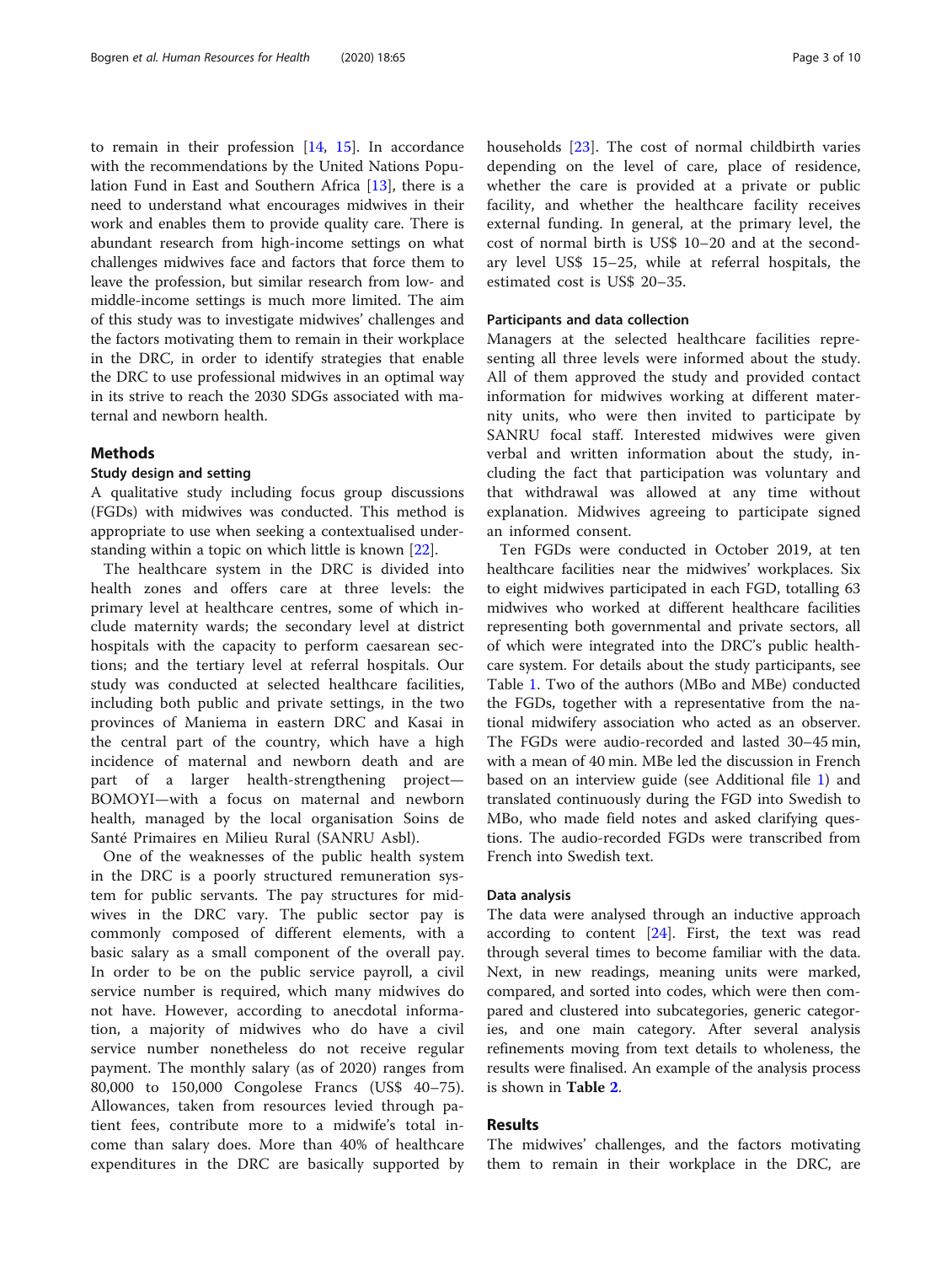summarised in one main category—Loving one's work makes it worthwhile to remain in one's workplace, despite a difficult work environment and low professional status—consisting of three generic categories: Midwifery is not just a profession; it's a calling, comprising the three subcategories (1) Saving lives through midwifery skills, (2) Building relationships with the women and the community, and (3) Professional pride; Unsupportive organisational system, comprising the three subcategories (1) Insufficient work-related security, (2) No equitable remuneration system, and (3) Hierarchical management structures; and Inadequate pre-conditions in the work environment, comprising the two subcategories (1) Lack of resources and equipment and (2) Insufficient competence for difficult working conditions (Table [3](#page-4-0)).

# Midwifery is not just a profession; it's a calling

The generic category Midwifery is not just a profession; it's a calling concerns the midwives' motivation in their work, which included saving lives through midwifery skills, building relationships with the women and the community, and having professional pride.

# Saving lives through midwifery skills

Saving the lives of mothers and newborns was a strong motivating factor. Specifically, it was motivational to have skills within the midwifery domain, such as managing the full continuum of care during pregnancy and labour, supporting women in having normal physiologic births, or being able to handle complications:

I feel very good when I can handle the complications during a birth and afterwards; for example, if a woman comes in unconscious and I can handle it. (FGD1)

The midwives felt that their main role was to save lives and thereby contribute to decreasing the country's high maternal mortality rate. Saving a woman's life was valued as a measurement of high-quality care. This was a driving force in their daily work and made them feel

# **Table 2** Example of an analysis process from a unit of analysis to generic category

| Unit of analysis                                                                                      | Open code                                   | Subcategory                                                | <b>Generic category</b>                               |
|-------------------------------------------------------------------------------------------------------|---------------------------------------------|------------------------------------------------------------|-------------------------------------------------------|
| It is our gift to do this, to help the population, to help<br>the women.                              | Helping the people                          | Building relationships with the<br>women and the community | Midwifery is not just a<br>profession; it's a calling |
| Love for our country and the population is a strong<br>motivating factor for our work.                | Love for the people                         |                                                            |                                                       |
| We want to receive a good salary, a fair salary for the<br>work we do.                                | Lack of appropriate<br>payment for the work | No equitable remuneration system                           | Unsupportive<br>organisational system                 |
| We receive US\$ 5/month. We cannot live on our salary;<br>we have to work the fields on our days off. | Salary insufficient for<br>daily life       |                                                            |                                                       |

<span id="page-3-0"></span>

|  | <b>Table 1</b> Characteristics of study participants ( $n = 63$ ) |  |  |  |
|--|-------------------------------------------------------------------|--|--|--|
|--|-------------------------------------------------------------------|--|--|--|

| Variable                                                                                                              | Midwives, n (%) |
|-----------------------------------------------------------------------------------------------------------------------|-----------------|
| Gender and age                                                                                                        |                 |
| Male                                                                                                                  | 14 (22%)        |
| Female                                                                                                                | 49 (78%)        |
| Age range, years                                                                                                      | $28 - 67$       |
| Mean age, years                                                                                                       | 42              |
| <b>Professional education</b>                                                                                         |                 |
| Midwife 3 years direct entry                                                                                          | 53 (84%)        |
| Nurse-midwife (1 year post-nursing programme)                                                                         | 1(2%)           |
| Auxiliary nurse-midwife                                                                                               | 9(14%)          |
| Highest level of completed academic qualification                                                                     |                 |
| Bachelor's degree in either obstetrics, education and administration, public health, or community health/epidemiology | 13 (21%)        |
| No academic degree                                                                                                    | 50 (79%)        |
| Years working as a midwife                                                                                            |                 |
| Range                                                                                                                 | $0 - 46$        |
| Mean                                                                                                                  | 9               |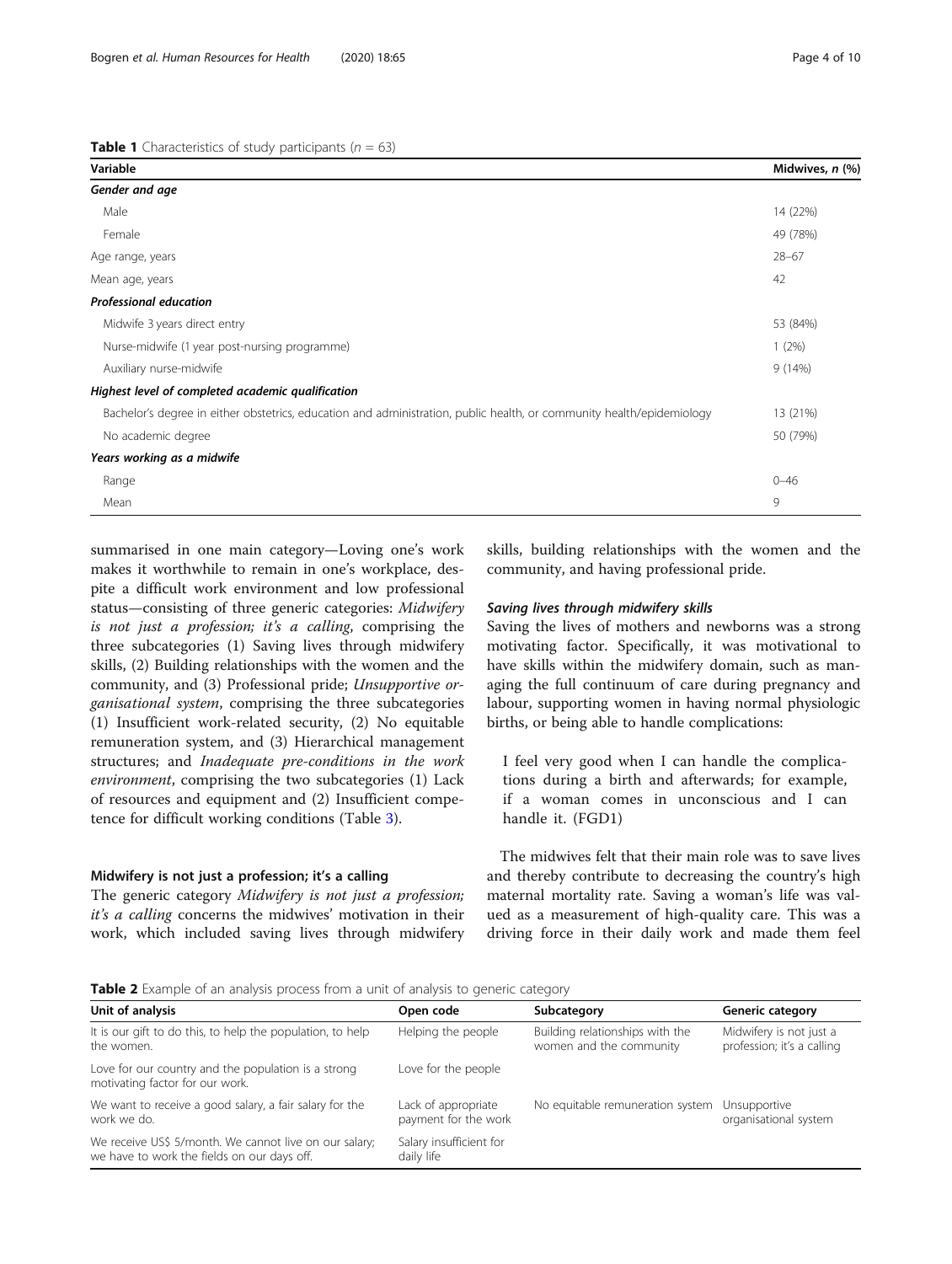#### <span id="page-4-0"></span>Table 3 Summary of results

Main category: Loving one's work makes it worthwhile to remain in one's workplace, despite a difficult work environment and low professional status.

| <b>Generic categories</b>             | <b>Subcategories</b>                                             |  |
|---------------------------------------|------------------------------------------------------------------|--|
| Midwifery is not just a               | Saving lives through midwifery skills                            |  |
| profession; it's a calling            | Building relationships with the<br>women and the community       |  |
|                                       | Professional pride                                               |  |
| Unsupportive organisational<br>system | Insufficient work-related security                               |  |
|                                       | No equitable remuneration system                                 |  |
|                                       | Hierarchical management structures                               |  |
| work environment                      | Inadequate pre-conditions of the Lack of resources and equipment |  |
|                                       | Insufficient competence for difficult<br>working conditions      |  |

motivated, as their work made a difference for the survival of women in the DRC:

I have given my life to save lives (FGD3) // We have decided to always be at the women's side, to save their lives. We cannot break this promise to save their lives. (FGD2) //I want to continue working at my workplace to be able to make a difference and decrease the maternal mortality. (FGD4)

#### Building relationships with the women and the community

Building relationships with the women and playing a significant role in the community were central to and valued by the midwives. They repeatedly expressed having strong feelings of love for the women and for the community and experienced their work as important and meaningful:

It's the love for the sick that motivates us. (FGD7) // I want to continue this work because of the love for our country and the population. (FGD1)

Mutual trust and a duty to the community characterised the midwives' perceptions of their relationships with the women. They felt appreciated and trusted by both the women and the community. They emphasised that they wanted to continue their work in order to be loyal to their patients and to society as a whole:

I feel good when the woman has trust in us … she surrenders herself in confidence to us. (FGD6) // We have built trust with the women and made them feel safe. (FGD5) // If we abandon our work, we leave a people that will suffer. (FGD2)

# Professional pride

The midwives radiated professional pride; they had a profession that they enjoyed and believed in. Their position in society to help women also gave them feelings of satisfaction and accomplishment:

We have studied to work as midwives. We are proud of our profession, to help women. (FGD4) // The greatest motivation is that we are midwives and we love the profession. (FGD1)

The midwives felt that their role as midwives was essential because of their ability to help women. This resulted in feelings of commitment, duty, and resilience, despite their difficult working conditions, which in turn characterised their sense of professional identity and gave them motivation. Sacrificing themselves for the belief in their profession was motivational, in the sense of making a difference for the women:

Because we are midwives, we have to continue helping the women. We are midwives whether or not we are motivated. (FGD2) // It is our profession! We have chosen our profession and must continue. We have committed ourselves and will continue to be midwives, regardless of the situation. This is our calling; we exist to work as midwives. (FGD6)

#### Unsupportive organisational system

The generic category Unsupportive organisational system describes how midwives were challenged by insufficient work-related security, hierarchical management structures, and the lack of an equitable remuneration system.

# Insufficient work-related security

The midwives' work environment was surrounded by insecurity. Especially during night shifts, due to the darkness, they often felt frightened on their way to and from work. Many years of conflict and continuous unstable security in society had installed fear in them, and they were afraid of being a victim of aggression, including rape. Practical constraints increased their insecurity, such as the lack of transportation to and from work and the inability to pay for secure transport such as a taxi or a motorbike, or not having a flashlight or money to pay for batteries, further amplified their feelings of insecurity and fear:

Working at night makes us insecure… we are always afraid in the dark. (FGD3) // We are all scared of the military, scared of being raped… The conflict was in 2018 and there were two doctors and midwives who were killed then. (FGD2)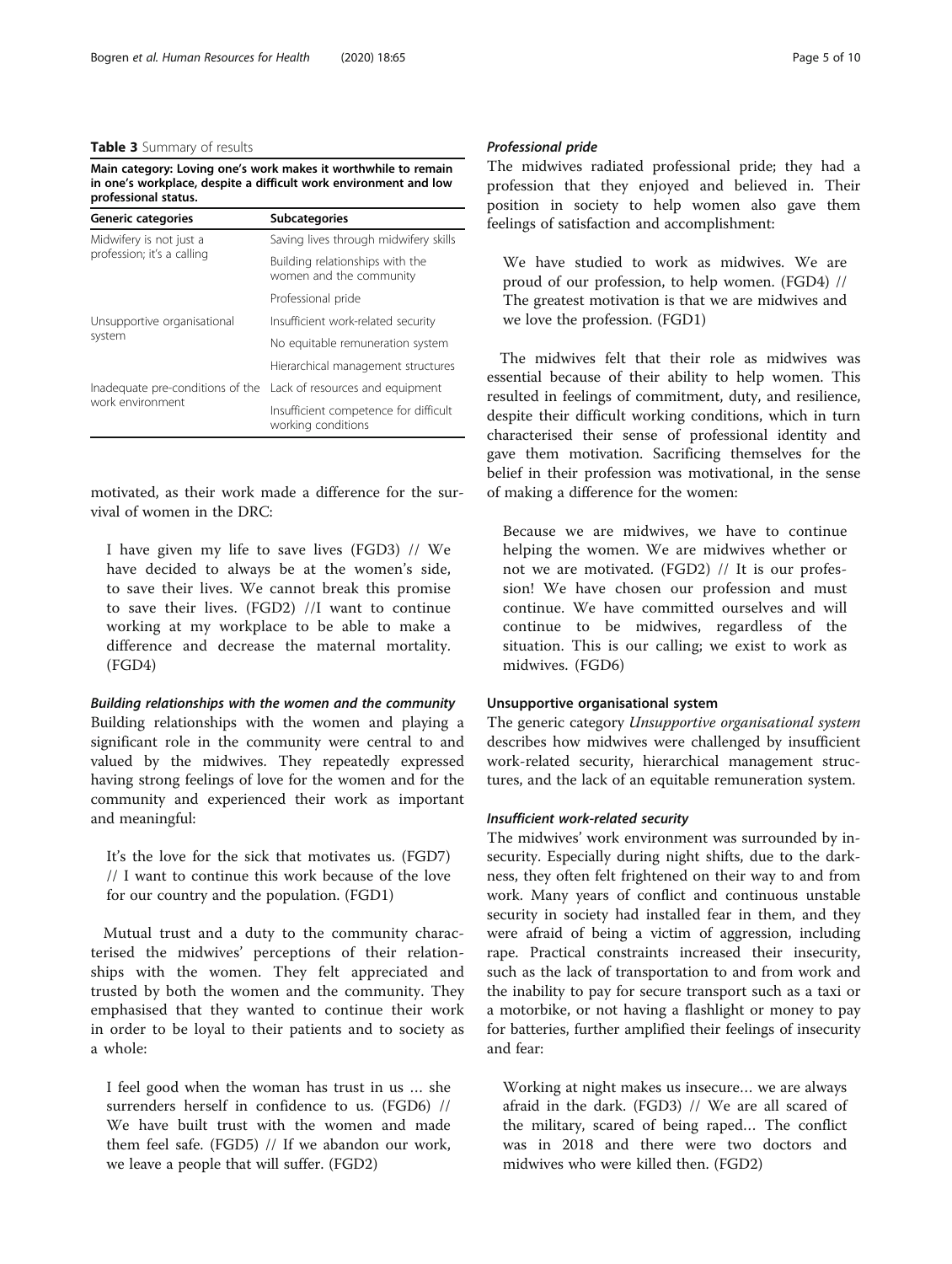A professional identity card could protect them, but not all midwives had received such a card from their employer:

We bring ID card to work. When the military comes and we can show our ID card, there are no approaches from the military. (FGD1)

## No equitable remuneration system

There was no equitable remuneration system in place, and the midwives stressed the lack of regular payment or compensation for their employment. There was no fixed amount of money for their services that was paid on a monthly basis. Some expressed that their salary was too low and was not sustainable for them to live on, while others described having more of a monetary incentive, equal to US\$ 5, than any actual salary. At some facilities, they were dependent on the patient fees in order to get paid. This meant that sometimes the midwives had to take up a second job in order to meet their everyday needs, which resulted in feelings of increased everyday stress and being underappreciated:

We cannot live on our salary. We work shifts and then have to work in the fields on our days off. (FGD6) // We don't receive any income from the state, only through patient fees. Our work is voluntary work, we don't even get soap. (FGD9)

#### Hierarchical management structures

Another challenge involved hierarchical management structures within the healthcare facility. Several midwives expressed feeling insecure and uncertain in their employment and their relationships with their supervisors. Many midwives had no employment contract, while others could be punished for, for example, being late to work by losing their job or being sent home for 3 months without work or payment. Not feeling safe in their job caused the midwives to feel uncertain in their everyday work situation:

We cannot complain, we lose our job if we complain… We have never signed anything when we started our employment here, we don't have any contracts. (FGD4) // If you question the supervisor you can be let go without pay for three months… So I don't say anything, because then I won't get paid. (FGD1) // I am afraid that I won't get to work on time, which can be due to not being able to find a motorbike or not being able to pay for it. (FGD4)

A few midwives who worked at a private healthcare facility did not have such an unsecured working condition.

They could even question work routines without being afraid of losing their job.

Many midwives reported being placed at departments where their specific midwifery professional competence was not useful, such as surgery/internal medicine wards, the pharmacy, or the administration office. They could be moved around according to their supervisor's preferences rather than their specific domain. Not being allowed to practise their profession and not receiving recognition for their work made it very demanding to continue their job, leading the midwives to feel frustrated and undervalued. A need for support from the local midwifery association was expressed:

They don't make use of our potential as midwives; we have to work in other departments like medicine, paediatrics, surgery… I feel like I'm used as an object. (FGD4) // We want the state to care about midwives. (FGD6)

# Inadequate pre-conditions in the work environment

The generic category Inadequate pre-conditions in the work environment describes how the midwives were challenged by inadequate pre-conditions at work, including a lack of resources and equipment as well as insufficient competence for difficult working conditions. The midwives simply lacked the means to carry out their work and provide quality care.

#### Lack of resources and equipment

For the midwives, a lack of resources and equipment to perform their daily work duties posed a significant challenge. This problem concerned several areas, such as space and function and a shortage of the basic, essential clinical equipment needed to provide care during labour, birth, and after. This could include a lack of birth sets, syringes, caesarean kits, blood pressure cuffs, oxygen, medicines, and vacuum extractors. There was also a shortage of personal protective equipment like work uniforms, visors, gloves, boots, soap, birth caps, and disinfectant. This caused the midwives to feel worried about being infected with communicable diseases. Working without sufficient resources impaired not only the safety of their work environment but also their sheer ability to carry out work of sufficient quality:

We have not received any external support to rebuild the hospital after the war… We're working under tough conditions. We only have one birthing set… one vacuum extractor, but it does not work. (FGD7) // I feel bad when we have learned different techniques like vacuum extraction and revival, but cannot perform these due to a lack of material… We want work clothes; we have to pay for them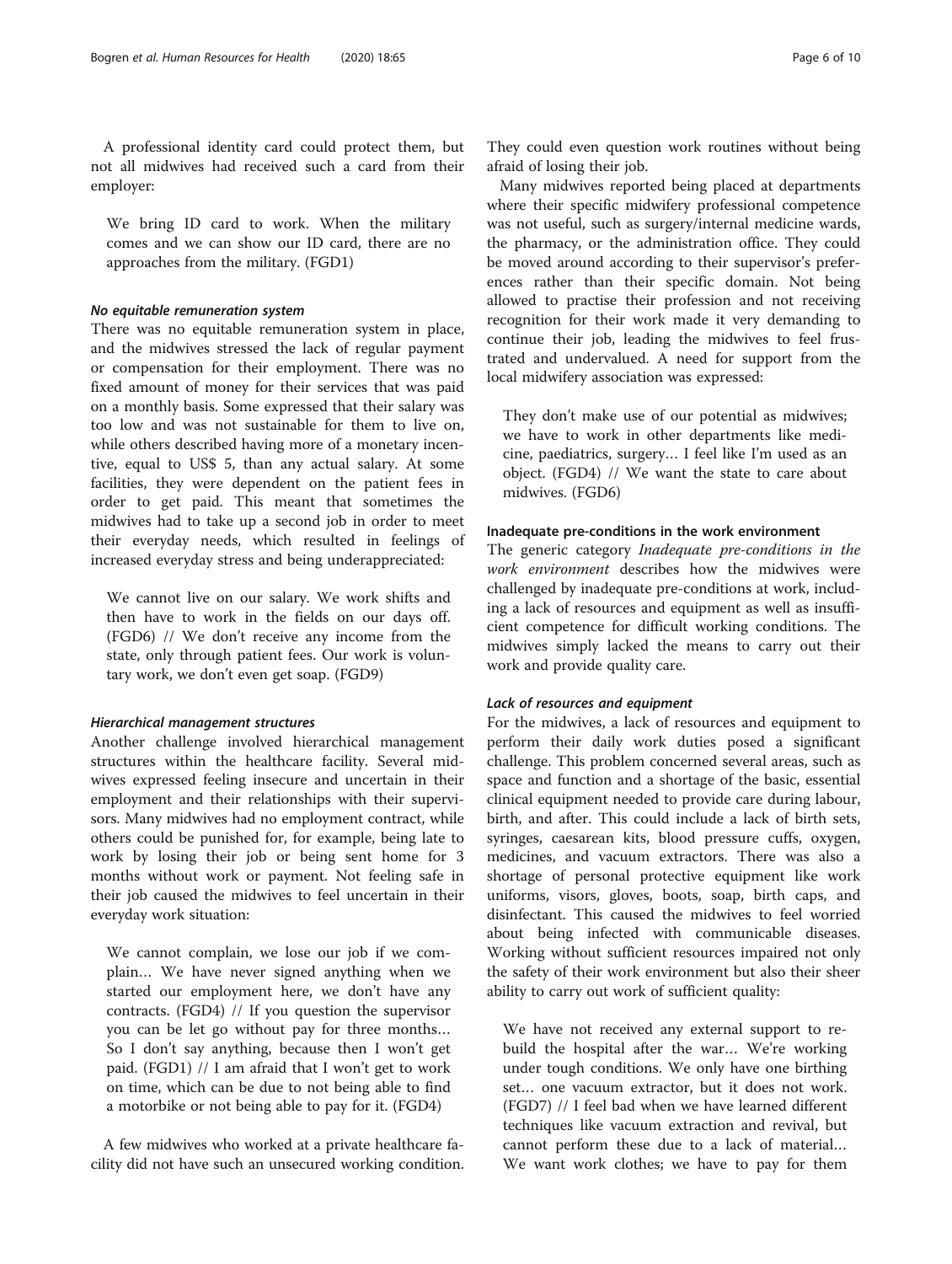ourselves. We need boots to protect us, and medicines. (FGD3)

The facilities were described as inadequate for meeting the needs of the number of patients coming to the clinics. A lack of birthing beds could mean that two to three women had to share one bed. There was often a shortage of electricity, which led to a lack of lighting and the incubator and revival machines not functioning. Lacking materials and having inadequate facilities to work in served as a constant source of frustration for the midwives, and was a major challenge to their ability to provide care.

# Insufficient competence for difficult working conditions

The midwives expressed having insufficient competence in providing care in critical conditions, such as resuscitation of mother and child, the third stage of labour, and the postpartum period. They described thanking God if things went well, or hoping for good outcomes, rather than trusting their competence to handle the possible complications. Another tough working condition was when poor, dirty women, for instance, sex slaves, came to the hospital seeking care. This often caused the midwives to feel frustrated, wishing they had more resources to help these women. The working conditions led to the midwives often feeling tired after work and not having the time or means to eat. Insufficient competence, in combination with difficult working conditions, resulted in their undertaking an overwhelming personal responsibility and feeling inadequate at work. The midwives often brought these feelings home, which led to negative effects on their general well-being:

I feel bad when mother and child die… or when a birth ends with excessive bleeding… If I can't see that I have done enough I blame myself. This effects how I feel at home, can disrupt my sleep. (FGD5)

To manage the difficult situations described above, the midwives stressed needing additional competence through proper, sufficient education and continual professional development. They felt that they needed more education and training in all areas in order to increase their general competence, as their skills were insufficient. This would result in increased confidence as midwives, and better outcomes in their work. Due to the education reform of 2013, they felt an increased need to update their knowledge. However, training was not incorporated in all working environments and, when it was provided, it often did not include everyone, which led to unequal conditions and stagnation of the midwives' competence:

We have the old education system and because of the new education reform we need to be updated in the new educational programme. We lack competence in how to support during labour, how to avoid bleeding... (FGD8) // We really need further education in order to increase our professional capacity. We do not receive continual training. (FGD2)

### **Discussion**

In this qualitative interview study with midwives working in two of the 26 provinces of the DRC, the results show that the main force motivating and driving the midwives to work is a strong feeling of love for their work. Their working conditions are extremely difficult. However, they regard midwifery as not just a profession but a calling, which makes the job worthwhile. In tune with what was recently found in the global consultation mentioned earlier, they are generally very committed to providing care to women and newborns due to a high professional conscience and loyalty to their patients, des-pite their tough working environments [[14\]](#page-9-0).

The DRC midwives in our study were motivated to continue working and building relationships with the women and the community, driven by feeling a strong professional pride and having the skills to save lives. On the other hand, they faced challenges in the remaining of their work due to factors such as an unsupportive organisational system, with inadequate pre-conditions in the work environment. This is in line with a conceptual framework on health worker motivation presented by Franco et al. [\[19\]](#page-9-0), which defines key determinants influencing workers motivation at individual, organisational, and cultural and community levels.

Among the challenging work factors that the DRC midwives in our study experienced was an unsupportive organisational system, which was linked to insufficient work-related security, a lack of a proper remuneration system, and hierarchical management structures. Filby et al. have concluded that such factors are the result of the lack of status of, and respect for, the midwifery profession. This in turn puts midwives' occupational health and safety at risk [\[15\]](#page-9-0).

The lack of an equitable remuneration system and insufficient security when going to and from work that was experienced by the DRC midwives in our study has also been confirmed to be highly problematic in other studies in low- and middle-income settings [[15](#page-9-0), [16](#page-9-0)], leading to serious challenges in managing daily life and accentuating the profession's low status. In settings where salaries are extremely low or unpredictable, proper remuneration is seen as crucial to worker motivation [\[25](#page-9-0)–[27](#page-9-0)].

The World Health Organization (WHO) emphasises work security, proper remuneration, and professional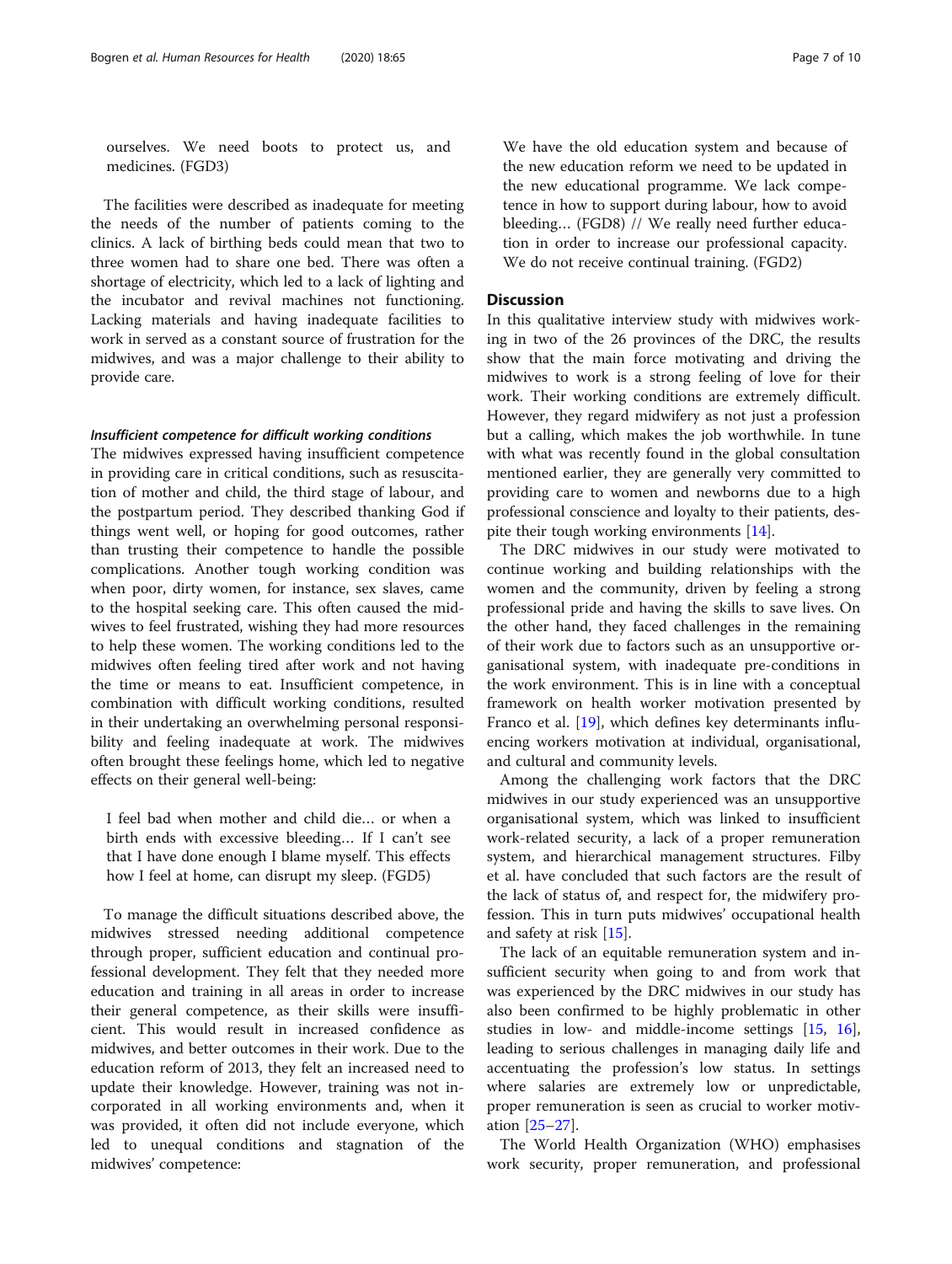health and safety as core dimensions of strengthening the health workforce and ensuring decent employment terms. This can serve as guidance for health systems in general, in order to build more reliable and supportive organisational systems [\[28](#page-9-0)].

With regard to remuneration in particular, the midwifery workforce in the DRC, as was also found in the global consultation of midwives, suffer from insufficient and irregular remuneration [[14\]](#page-9-0). This corresponds to staff within weaker professions in the DRC who also work without being on a payroll, and thus depend on fees levied by health facilities on patients. In contrast, it has been reported that there are many cases of ghost workers, i.e. people who are paid but are non-existent in the health services [[29\]](#page-9-0). According to a recent study by WHO, this could be detected and prevented through increased transparency and accountability in payroll processes, improved recordkeeping and strong record management systems, monitoring of human resources for health, and the use of specific technology tools [[30](#page-9-0)]. Removing such ghost workers could result in substantial savings that could be used to improve the remunerations of working healthcare professionals.

For midwives in the DRC and elsewhere, to be able to provide their full scope of midwifery practice informed by the International Confederation of Midwives [\[31](#page-9-0)], and thereby contribute to improved health outcomes for women, newborn, and families  $[1]$ , it is of critical importance that they are deployed within their specific professional area, i.e. sexual, reproductive, and maternal healthcare. The midwives in our study described being moved around by management to different departments far from their competence area, which resulted in their competence not being fully used. It also made them feel devalued and underappreciated. This is not unique to midwives in the DRC; however; midwives in many parts of the world experience that there is a poor understanding and use of their professional competence, and they often feel undervalued [\[14](#page-9-0)–[16\]](#page-9-0).

Strengthening the midwifery association has been identified as one way to improve the status of the midwifery profession. This was also mentioned by the midwives in our study. It is known that ensuring strong midwifery associations, and thereby establishing autonomy and recognition for the profession, is imperative for raising midwives' status and enabling them to provide quality care [\[14](#page-9-0)]. Thus, in accordance with a global study conducted by Lopes et al. [\[32](#page-9-0)] including 73 midwives' associations representing 67 countries, it is also necessary for the DRC to strengthen the country's midwifery association and to include midwives in policy discussions concerning the profession—which, although it is stable and recognised by the government, still struggles to ensure education, regulation, and respect for the autonomous profession [\[9](#page-9-0)].

Inadequate pre-conditions in the DRC midwives' work environment was another challenge found in our study. The midwives lacked both functioning healthcare facilities and materials, which added to their already difficult work situation. Constantly having a shortage of resources and equipment prevented them from working safely and jeopardised their provision of quality care. Lacking safety equipment is known to make midwives more vulnerable to infectious diseases [[15\]](#page-9-0), and having appropriate facilities and sufficient resources is regarded as necessary for worker motivation and performance [[28\]](#page-9-0). Therefore, it is important that health systems improve the availability of resources and functioning facilities to fit the care services, in order to enable midwives to provide care of high quality.

The midwives in this study expressed a need for additional professional competence as part of their continuing professional development. The education system for midwives in the DRC is known to need significant improvement [\[9](#page-9-0)] and if reformed could increase both the capabilities and status of the profession. Already burdened by a high maternal mortality rate and heavy workloads, and with inadequate competence, time, and resources to do more than the absolute necessary work, the midwives in this study were left feeling frustrated and less motivated. These findings correspond to the global consultation  $[14]$  $[14]$ , in which midwives experienced difficult work situations due to heavy workloads and shortage of staff, high levels of maternal and newborn mortality rates, and a lack of sufficient competence to autonomously manage work tasks, which made them feel frustrated, guilty, and inadequate. As such, this can contribute to distress and burnout, which in turn prevents midwives from being able to provide quality care and can eventually cause them to leave the profession [[15\]](#page-9-0). This phenomenon does not seem to differ between settings in high-, middle-, and low-income countries [[16](#page-9-0), [18\]](#page-9-0). Therefore, in order to retain midwives in their work positions and enable them to provide quality care, it is crucial to create supportive work environments by en-suring sufficient pre-conditions [\[33](#page-9-0)]. Hence, midwives need to take the power to influence their own situation [[15\]](#page-9-0). When midwives are included in customising their work environments, it has proven to result in improved quality of care for women and newborns around the globe [[14\]](#page-9-0), and it is suggested that the DRC also embraces this.

#### Methodological considerations

This study has limitations. Two that particularly stand out are common criticisms of FGDs when it comes to obtaining valid data: (i) the possibility that the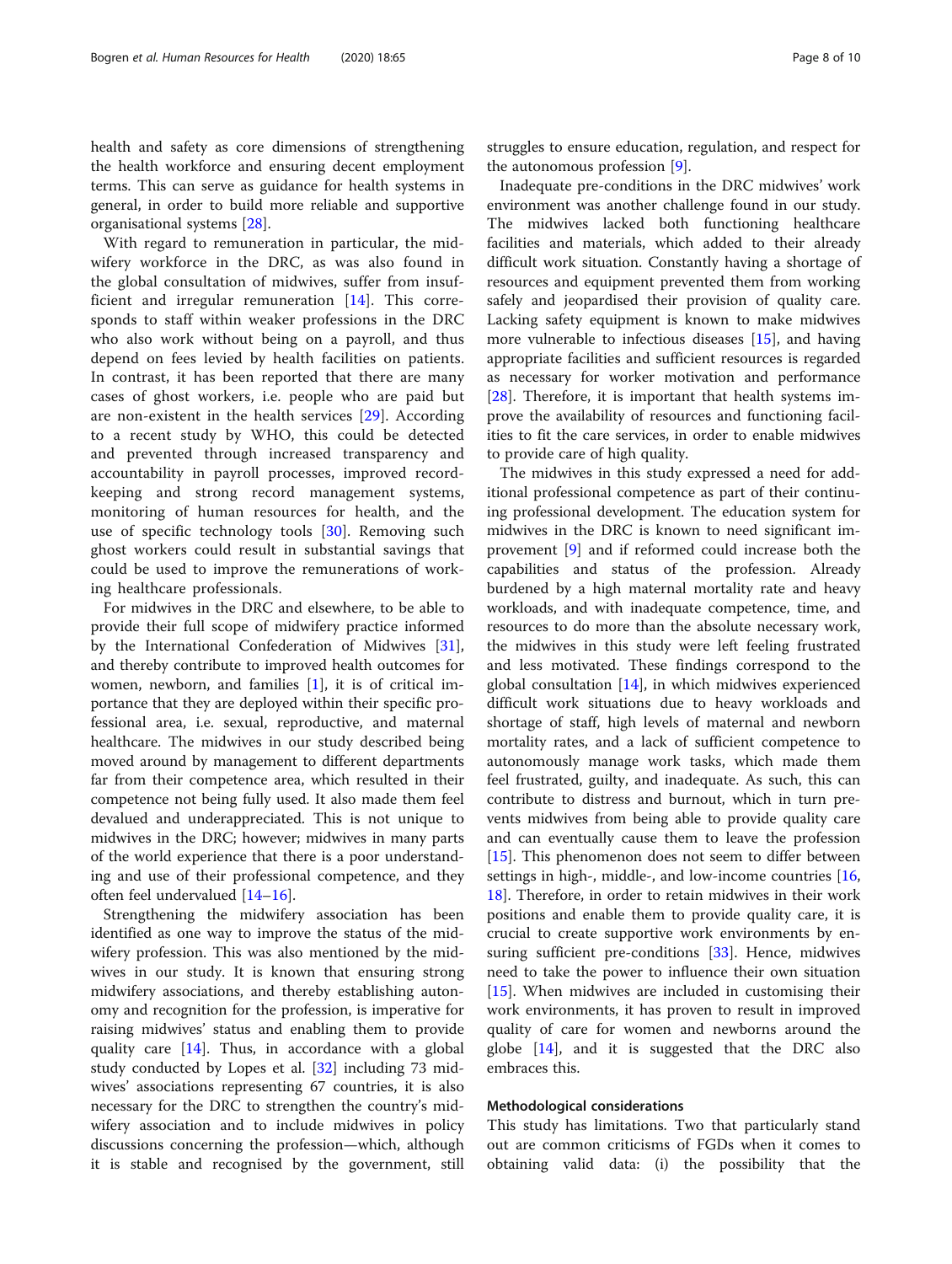<span id="page-8-0"></span>participants may not have expressed their honest and personal opinions about the topic under discussion and (ii) compared to individual interviews, there is no guarantee of depth in the topic being discussed [\[34](#page-9-0)]. However, we chose to conduct FGDs to encourage a discussion among the participants that would enable them to be inspired by each other and continue with reflections stimulated by each other's statements. Our conviction is that this methodology favoured openness as it enhanced a sense of community, sharing common problems. We therefore ensured that everyone could express their opinions through the open questions and by being attentive to allow everyone the opportunity to talk. The number of participants per group—six to eight—enabled a good discussion climate and ensured that everyone's views were heard. A strength was that the participants represented different healthcare facilities, both public and private, and different regions, and thereby offered deeper and more varied experiences and reflections. Despite that the interviews were conducted in only two out of 26 provinces, we find them valuable as a predominant strength of the study is that the working environment of the midwives in the DRC has not been made visible in earlier studies. In general, there is a shortage of recent studies on what motivates midwives in their work globally, which this study addresses. It is worth noting that the findings regarding the challenges and motivating factors for remaining in their workplace mentioned by the midwives in this study are context-specific and that different countries and settings must interpret these in light of their own context. The first and last authors (MBo and MBe) are Swedish researchers and midwifery experts and are both familiar with the DRC context and with conducting research in low-income settings. In this study, being a foreigner proved to be a strength in the sense that the participants were keen to explain their challenges and factors that motivate them to remain in their workplace in the DRC to someone who was not from there. The third author (BK), who grew up in the DRC and is a researcher and an expert on systems strengthening, took part in the steps of the research process and acted as an outsider in the interpretation of the results.

# Conclusion

The findings of this investigation of challenges and factors motivating DRC midwives to remain in their workplace should be of serious concern to the profession and its leaders. Midwives in the DRC are driven by a strong professional conscience, and their provision of care for women in childbirth depends on their feeling that their professional work is a calling. To overcome an unsupportive organisational system and inadequate preconditions in the working environment, which hinders midwives in providing high-quality care, in accordance with the 2020 Triad Statement made by the International Council of Nurses, the International Confederation of Midwives, and the World Health Organization [[35\]](#page-9-0), it is suggested that policymakers, employers, and regulators in the DRC and settings with similar conditions coordinate actions in the following:

✓ Increasing funding to educate midwives, informed by international standards

✓ Prioritising and enforcing policies to include adequate remuneration to attract and retain midwives within midwifery practice

✓ Involving midwives' associations in policy and planning concerning the midwifery workforce

✓ Ensuring that midwives are working to their full scope of practice

✓ Ensuring that midwives' working environments are safe and well equipped (functional facility with water, supplies and commodities, communication and transportation for referral)

✓ Providing an enabling environment for midwifery care to improve conducive working conditions that enable midwives to provide respectful care

#### Supplementary information

Supplementary information accompanies this paper at [https://doi.org/10.](https://doi.org/10.1186/s12960-020-00510-x) [1186/s12960-020-00510-x.](https://doi.org/10.1186/s12960-020-00510-x)

Additional file 1:. Interview quide.

#### Abbreviations

DRC: Democratic Republic of Congo; SDG: Sustainable Development Goal; ICM: International Confederation of Midwives; SANRU: Soins de Santé Primaires en Milieu Rural; FGD: Focus group discussion; WHO: World Health Organization

#### Acknowledgements

We would like to express our sincere appreciation to all the midwives who participated in this study. We also want to thank SANRU Asbl, who provided logistical support throughout our data collection in the DRC, and Philemon Mulongo, who provided us with information to help us understand the remuneration system for midwives and the cost of facility-based childbirth in the DRC.

#### Authors' contributions

MBo and MBe designed the study and collected the data. The data analysis and presentation of results were completed by MG in collaboration with MBo and were validated by MBe. MG and MBo prepared the first draft of the paper, to which all authors contributed important revisions. All authors have read and approved the final manuscript.

#### Funding

The study was conducted with financial assistance from the Swedish International Development Cooperation Agency, administrated by SANRU Asbl in the DRC. Open access funding provided by University of Gothenburg.

#### Availability of data and materials

Available upon request.